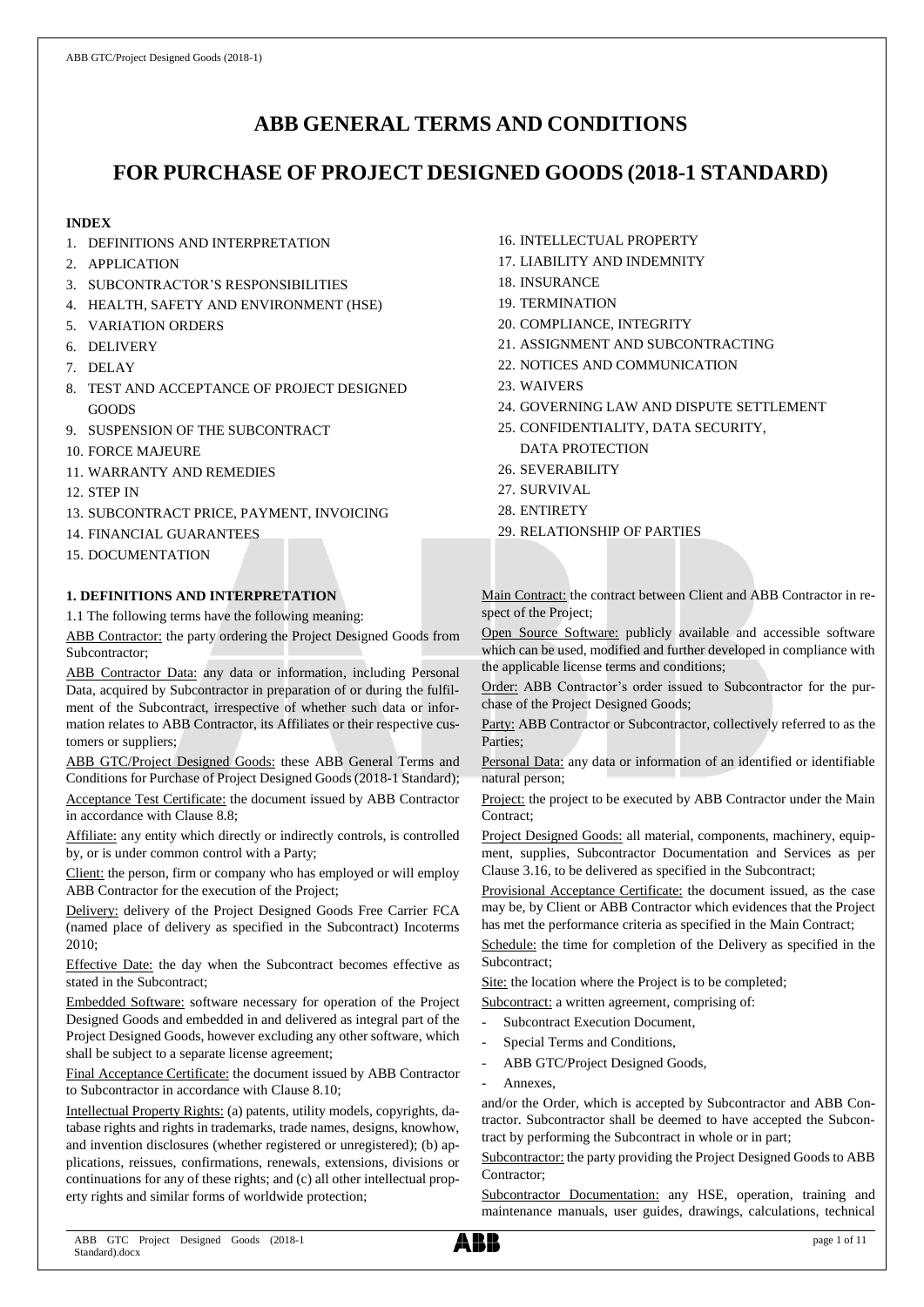data, logic diagrams, progress reports, quality confirmation certificates, bills of lading, certificates of origin, export authorizations and licenses, and any such other documents as required under the Subcontract and/or applicable laws;

Subcontract Price: the price to be paid by ABB Contractor to Subcontractor as specified in the Subcontract;

Variation Order: a change to the Subcontract such as to alter the Schedule, or to amend, omit, add to, or otherwise change the Project Designed Goods or any parts thereof.

1.2 References to clauses are references to clauses of the ABB GTC/Project Designed Goods.

1.3 Headings are for convenience only and do not affect the interpretation of the ABB GTC/Project Designed Goods.

## **2. APPLICATION**

2.1 The Subcontract, including the ABB GTC/Project Designed Goods, shall be the exclusive terms and conditions which shall govern the contractual relationship between ABB Contractor and Subcontractor.

2.2 No terms or conditions delivered with or contained in Subcontractor's quotations, acknowledgements, acceptances, specifications or similar documents shall form part of the Subcontract, and Subcontractor waives any right which it might have to rely on such terms or conditions.

2.3 Any amendments to the Subcontract shall be agreed in writing.

## **3. SUBCONTRACTOR'S RESPONSIBILITIES**

3.1 Subcontractor shall provide the Project Designed Goods, including the Subcontractor Documentation:

3.1.1 in accordance with the applicable laws and regulations, including but not limited to statutes, ordinances, permits or approvals (collectively the Applicable Laws) of any federal, state, local or other authority or labour union applicable to the Project Designed Goods, and shall keep ABB Contractor indemnified against all penalties and liabilities for non-compliance with any such Applicable Laws. To the extent that such regulations are advisory rather than mandatory, the standard of compliance to be achieved by Subcontractor shall be in compliance with generally accepted best practice of the relevant industry. The Schedule and the Subcontract Price may be adjusted to take account of any increase or decrease in cost or delay resulting from a change in the Applicable Laws which materially affects Subcontractor in the performance of its obligations under the Subcontract, provided however that adjustments relevant to the Delivery of the Project Designed Goods are obtained by ABB Contractor from Client under the Main Contract;

3.1.2 in accordance with the Subcontract and ABB Contractor instructions;

3.1.3 free from defects and from any rights of third parties;

3.1.4 on the dates specified in the Schedule;

3.1.5 in the quantity specified in the Subcontract; and

3.1.6 by skilled, experienced and competent engineers, foremen and labour, hired in numbers necessary for the proper and timely Delivery of the Project Designed Goods.

3.2 Subcontractor shall not substitute or modify any of the Project Designed Goods or make any changes to the Project Designed Goods without ABB Contractor's prior written approval.

3.3 Subcontractor shall carry out and be responsible for the design and engineering of the Project Designed Goods. If during the approval procedure ABB Contractor/Client requires any modifications of the submitted design in the frame of the completeness and functionality of the Project Designed Goods, such modifications shall be deemed included in the Subcontract Price. Subcontractor shall prepare drawings, calculations, software programs, samples, patterns, models, operation and maintenance manuals, and other Subcontractor Documentation in sufficient detail to meet all Applicable Laws and regulatory approvals and to provide ABB Contractor and Client and other persons concerned with sufficient information to operate, install, commission, repair, alter, maintain and otherwise use the Project Designed Goods.

3.4 Subcontractor must obtain prior approval from ABB Contractor of any transport company (including the vehicles such as trucks, aircrafts, vessels etc.) which Subcontractor intends to use for the transportation of the Project Designed Goods. Unless ABB Contractor denies approval within ten (10) calendar days of receipt of the list of transport companies including the vehicles intended to be used, such list shall be deemed approved by ABB Contractor. Vessels used for transportation shall be less than fifteen (15) years old.

3.5 Subcontractor shall satisfy itself as to all aspects of the Project insofar as they affect the Project Designed Goods or the performance of the Subcontract.

3.6 Subcontractor's failure to obtain information required shall not relieve Subcontractor neither from the responsibility of estimating properly the costs of delivering the Project Designed Goods, nor from the responsibility for additional costs arising out of or in connection with such omission, nor from the responsibility for the performance of the Subcontract.

3.7 Subcontractor is deemed to have examined and taken into consideration all relevant conditions, risks, contingencies, legal requirements, necessary schedules, drawings and plans and all other circumstances which may affect the Project Designed Goods or its obligations under the Subcontract, and to have obtained all additional information and details which Subcontractor requires for the performance of the Subcontract. ABB Contractor shall not bear any costs or losses due to Subcontractor's failure to obtain such information.

3.8 Subcontractor shall give all notices and obtain and pay for all permits, visas, licenses and fulfil all other requirements necessary for the provision of the Project Designed Goods.

3.9 Subcontractorshall ensure that the Project Designed Goods are contained, packaged and/or marked in a manner that will preserve and protect the Project Designed Goods until risk transfers to ABB Contractor under the Subcontract. In addition, Subcontractor shall comply with any such packing and marking standards as required under the Special Terms and Conditions.

3.10 Subcontractor shall access the Site only with ABB Contractor's prior written approval. ABB Contractor shall grant Subcontractor access to the respective portions of the Site (as may be required in accordance with the Schedule) to enable Subcontractor to perform its obligations under the Subcontract. Subcontractor shall not carry out any work activity on Site without ABB Contractor first reviewing Risk Reduction and Method Statement specified in Clause 4.1.

3.11 Subcontractor shall pay and be responsible for the suitability and availability of access routes to the Site as well as for any special or temporary rights of way required for access to the Site and performance of the Subcontract. Subcontractor shall take precautions to keep all public or private roads or tracks clear of any spillage or droppings from its traffic. Subcontractor shall immediately clear all such spillage or droppings at its expense.

3.12 Subcontractor bears the risk of loss of or damages to the Project Designed Goods until Delivery and shall be responsible for any loss of or damages to the Project Designed Goods caused by Subcontractor after Delivery.

3.13 Subcontractor shall co-operate with ABB Contractor to schedule and perform the Subcontract so as to avoid conflict or interference with work performed by other parties at Site.

3.14 If Subcontractor's performance of the Subcontract depends on provision of equipment or execution of works by ABB Contractor, Client or third parties, Subcontractor shall, prior to proceeding with the affected part of the Subcontract, promptly report in writing to ABB Contractor any apparent discrepancies or defects in equipment or execution of work or material. Otherwise such equipment or execution of works shall be deemed accepted by Subcontractor.

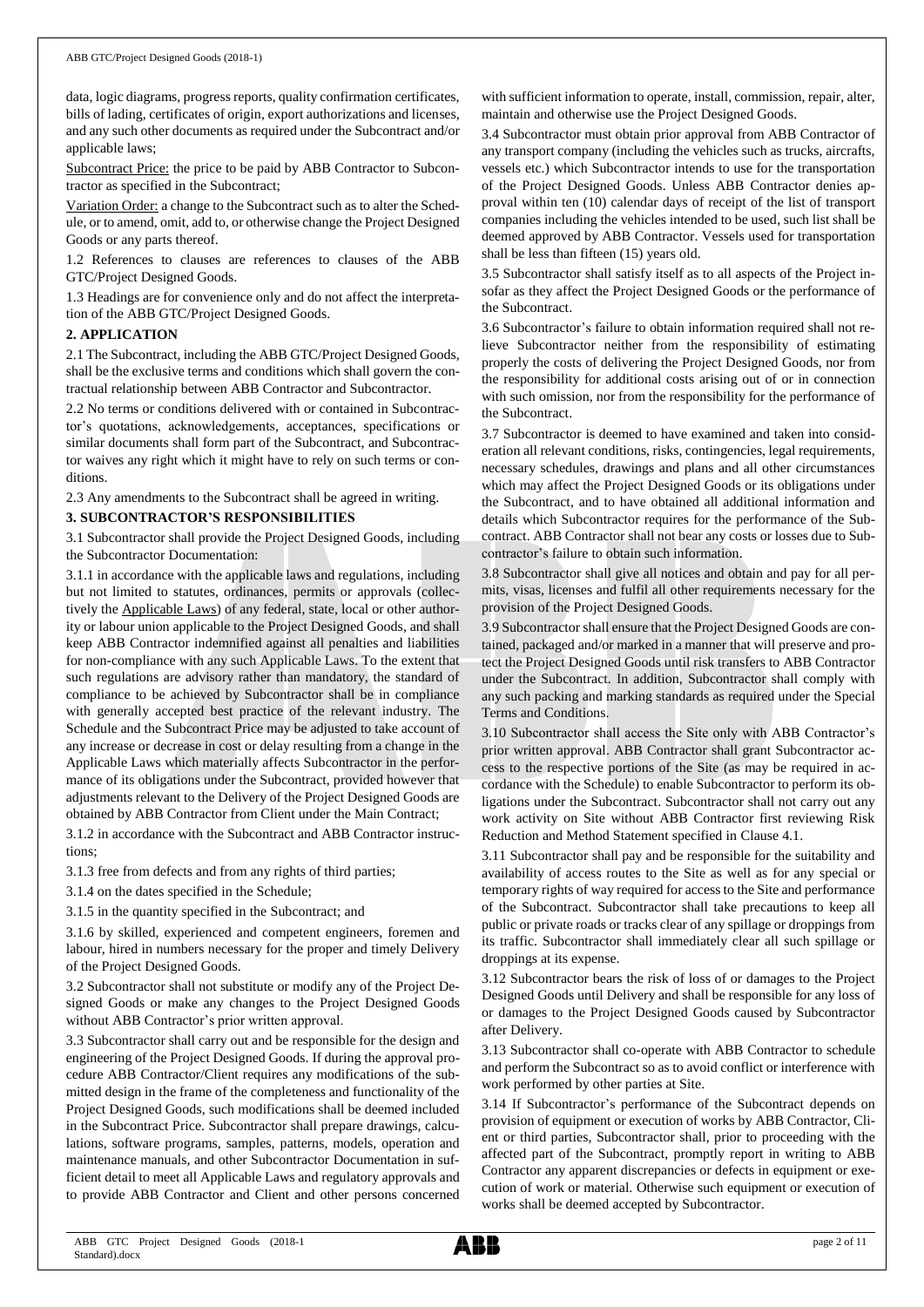3.15 Subcontractor shall be responsible for any activities performed by its employees in relation to the Subcontract. In particular:

3.15.1 Subcontractor assumes full and exclusive responsibility for any occupational accident or disease occurred to its employees in relation to the Subcontract;

3.15.2 the Parties agree that the Subcontract does not imply any employment relationship between ABB Contractor and Subcontractor, or between ABB Contractor and Subcontractor's employees assigned to the performance of the Subcontract. ABB Contractor shall remain free of any responsibility or liability for labour, social security or taxes with respect to Subcontractor and its employees assigned to the performance of the Subcontract;

3.15.3 Subcontractor shall hire in its own name all employees required to perform the Subcontract, who shall under no circumstances act as ABB Contractor's employees;

3.15.4 Subcontractor shall be solely and exclusively responsible for any claims and/or lawsuits filed by its employees and shall, without limitation, defend, indemnify and hold harmless ABB Contractor from any claim, proceeding, action, fine, loss, costs, damages and expenses arising out of or relating to any such claims and/or lawsuits, and any noncompliance with Applicable Laws. Subcontractor undertakes to appear in court at its own costs if requested by ABB Contractor, acknowledging its status as sole and exclusive employer, and to provide ABB Contractor with all requested documentation necessary to ensure proper legal defence of ABB Contractor in court;

3.15.5 ABB Contractor is authorized to make any payments due to Subcontractor's employees performing the Subcontract, in order to avoid lawsuits, liens or encumbrances. Such payments may be made through withholding Subcontractor's credits, offsetting or in any other way. Subcontractor shall provide any support requested by ABB Contractor with regard to such payments and indemnify ABB Contractor for any payments made.

3.16 In the event ABB Contractor orders services for the Project Designed Goods to be performed by Subcontractor or any of its subcontractors, the following provisions shall apply:

3.16.1 Services means all services to be executed by Subcontractor or any of its subcontractors and all other undertakings, obligations and responsibilities of Subcontractor specified in the Subcontract. Without limiting the generality of the foregoing, Services shall include the supervision of the proper installation, commissioning and testing of the Project Designed Goods. Subcontractor shall co-ordinate the performance of the Services with ABB Contractor's Site management, taking into account the conditions prevailing at Site. Subcontractor shall supply all equipment relevant to the Services to be provided and special tools of whatever kind, commissioning spares and consumables required for these Services. For the avoidance of doubt, special tools shall include all items required to work on the instrumentation and the control equipment and to install, set-up and configure the controls and transmitters provided with the Project Designed Goods. All spare parts, special tools and consumables shall become the property of ABB Contractor

3.16.2 Personnel to execute Services: Subcontractor shall in a timely manner obtain and pay for all permits, licenses, visas and approvals necessary to allow its personnel to execute the Services in accordance with the Schedule. Personnel shall comply with particular country specific travel safety instructions and/or restrictions as provided by ABB Contractor. Subcontractor shall employ and provide sufficient number of competent and experienced personnel for the execution of the Services. Upon ABB Contractor's request Subcontractor shall remove forthwith from Site any person who, in the opinion of ABB Contractor, misconducts or is incompetent or negligent. Any person so removed shall be replaced within fifteen (15) calendar days by a competent substitute. All costs relating to such removal shall be borne by Subcontractor. Subcontractor shall employ only persons free from contagious diseases.

3.16.3 Site conditions: Subcontractor shall satisfy itself as to the specifics of the Site, and all aspects thereof insofar as they affect the performance of the Services. Subcontractor shall also satisfy itself as to the means of access to the Site, the accommodation which may be required, the extent and nature of work and materials necessary for performance of the Services, and whether Subcontractor has reasonably considered all such aspects in the Subcontract Price.

3.16.4 Co-operation with others: ABB Contractor may request Subcontractor to nominate and use a local subcontractor to provide Services in the country of Site and to enter into a respective supply agreement with such subcontractor. If Subcontractor nominates a subcontractor for this purpose, Subcontractor warrants and undertakes to ABB Contractor that Subcontractor will coordinate its respective duties and obligations with the duties and obligations of that subcontractor. Subcontractor will also ensure that Subcontractor and its subcontractor jointly provide the supervision of the installation, commissioning and testing of the Project Designed Goods and perform all work incidental thereto and/or otherwise necessary to ensure that the Project Designed Goods are completed and operational in accordance with the Subcontract.

## **4. HEALTH, SAFETY AND ENVIRONMENT (HSE)**

4.1 Subcontractor shall comply and ensure compliance by any of its employees with all HSE Requirements as specified in the Special Terms and Conditions.

4.2 Subcontractor's compliance with HSE Requirements requires the active participation of all levels of Subcontractor's management and supervision. Subcontractor shall appoint and keep assigned during the entire performance of the Subcontract certified HSE Manager and Site Manager, who are to be approved by ABB Contractor. Upon Effective Date, Subcontractor shall provide evidence to ABB Contractor of the HSE Manager's and Site Manager's professional HSE certification accredited by a reputable industry body. The HSE Manager and Site Manager shall have responsibility and authority for co-ordinating implementation of the Project HSE Plan. The HSE Manager and Site Manager shall have a direct line of communication to ABB Contractor's representative.

4.3 Subcontractor shall allocate sufficient and qualified HSE resources to satisfy its obligations with regard to HSE. Resources allocation shall be reviewed periodically by Subcontractor and shared with ABB Contractor to ensure HSE Requirements can be met. Subcontractor shall ensure that all its personnel working on Site have received relevant training and introduction before being allowed to work on Site. Subcontractor shall have qualified HSE engineers, officers and advisors at senior level to support the line management throughout the entire performance of the Subcontract. Subcontractor shall immediately remove from Site any person who, in ABB Contractor's opinion, fails to comply with any HSE Requirements.

4.4 Regular HSE meetings shall be held between ABB Contractor and Subcontractor personnel as per a meeting schedule to be agreed upon, and upon reasonable ABB Contractor request. Subcontractor shall also hold regular HSE meetings involving line management and employees' representatives. The minutes of all the meetings shall be recorded and be available promptly for review by ABB Contractor upon written request. In addition to these regular meetings, ad-hoc meetings shall be organized by Subcontractor for specific design, construction or installation issues, to address risk identification and risk assessment related to the activity and/or related to the potential consequence on the Project.

4.5 Subcontractor shall perform daily monitoring of Site activities by Site supervisory personnel as an integral part of the Subcontract. Informal daily Site tours shall be conducted regularly during each shift to ensure all activities comply with the agreed method statement as referred to in the Special Terms and Conditions. Subcontractor shall actively participate in all ABB HSE forums, meetings, inspections and initiatives.

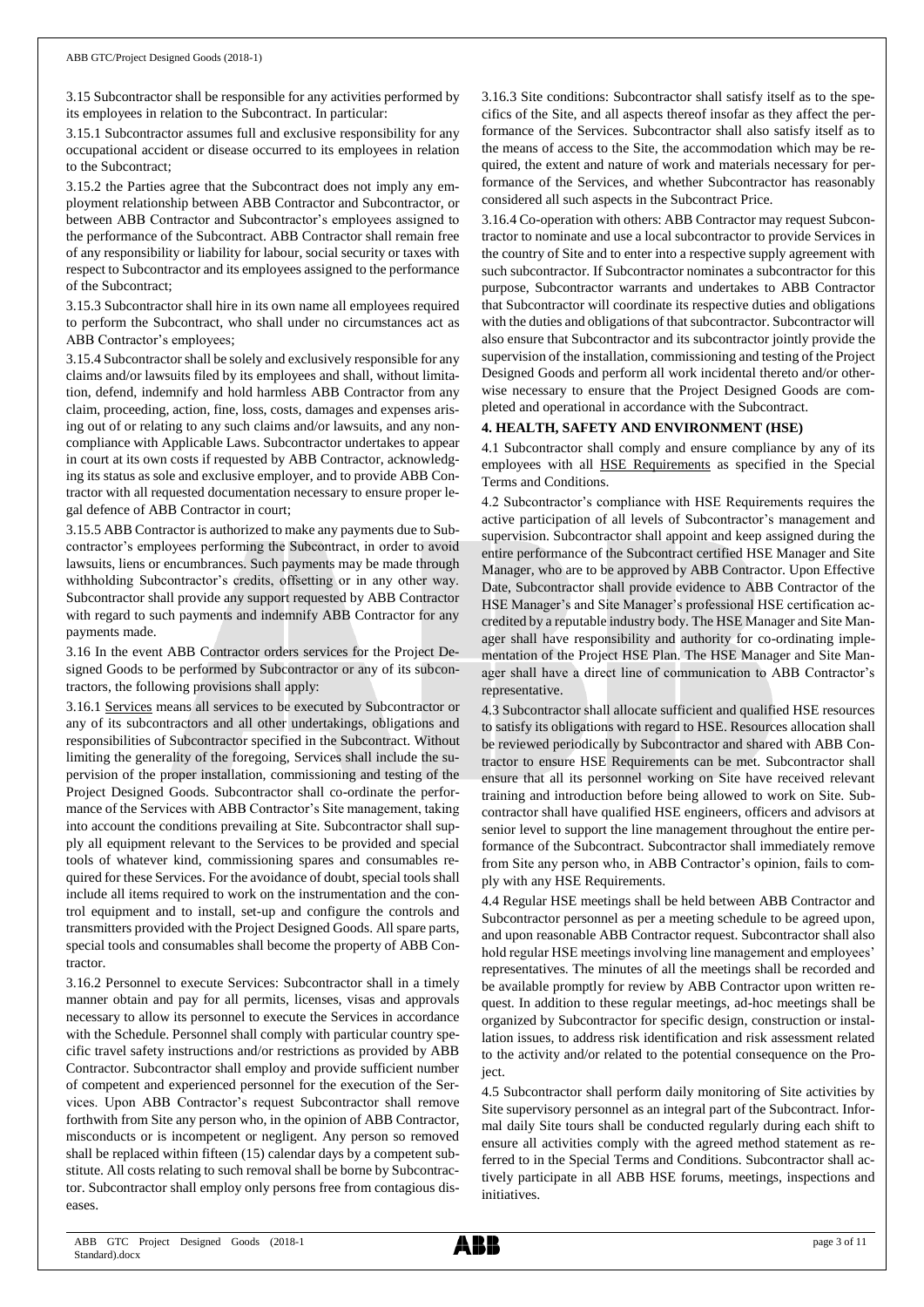4.6 Subcontractor shall be solely responsible for the health and safety of all its employees at Site and shall immediately advise ABB Contractor and the relevant authority, if so required, of the occurrence of any incident or near-miss on or about the Site or otherwise in connection with the provision of the Project Designed Goods. Within twenty four (24) hours after the occurrence of any such incident or near-miss, Subcontractor shall furnish ABB Contractor with a written report, which shall be followed within fourteen (14) calendar days by a final report. Subcontractor shall also provide such a report to the appropriate authority when required. This procedure shall not relieve Subcontractor from the full responsibility to protect persons, environment and property, and from any of its liabilities.

4.7 Subcontractor shall, if requested by ABB Contractor, perform medical examination of its employees prior to arrival on Site and provide ABB Contractor with the results of such examination, unless such provision would violate Applicable Laws. ABB Contractor reserves the right for medical reasons to deny Subcontractor's personnel access to Site.

4.8 Subcontractor shall store, transport, treat and remove to, at and from Site any substances or material that could cause damage or harm to the environment in the most environmental friendly way possible and in accordance with Applicable Laws and other regulations. Subcontractor shall also clear all its items constituting a fire hazard from Site. If Subcontractor fails to immediately comply with written instructions to clear materials, ABB Contractor shall clear such materials at Subcontractor's risk and expense.

4.9 Subcontractor shall notify ABB Contractor of all hazardous materials (as such term is defined in Applicable Laws) which are contained in the Project Designed Goods. Subcontractor shall furnish ABB Contractor with copies of all applicable safety data sheets and provide any appropriate special handling instructions for the Project Designed Goods no later than ten (10) calendar days prior to Delivery.

4.10 Subcontractor shall communicate in time to ABB Contractor its audits and inspections plan, in order to allow ABB Contractor to participate in its audits and inspections if ABB Contractor wishes so. In addition, ABB Contractor shall have the right to carry out its own HSE audits at Site during all phases of the Subcontract to assess Subcontractor compliance with the HSE Requirements. Subcontractor shall provide all relevant resources, documentation and assistance as required by ABB Contractor to perform such audits.

4.11 ABB Contractor shall have the right to request Subcontractor to suspend the performance of the Subcontract or any part thereof, including postponing the provision of Subcontractor's work, for such times and in such manner as ABB Contractor considers necessary (i) for proper HSE in the execution of Subcontractor's work or (ii) due to any default by Subcontractor with HSE Requirements, in which case Subcontractor shall bear all costs and be liable for the delay arising from such suspension. Without prejudice to any other rights or remedies to which ABB Contractor may be entitled, ABB Contractor shall have the right to terminate the Subcontract in accordance with Clause 19.2.

4.12 Subcontractor shall ensure that its subcontractors are subject to and comply with the same obligations and HSE Requirements as applicable to Subcontractor.

## **5. VARIATION ORDERS**

5.1 ABB Contractor may issue, using the form provided in the Annexes, Variation Orders to Subcontractor in order to alter the Schedule, or to amend, omit, add to, or otherwise change the Project Designed Goods or any parts thereof. Subcontractor shall carry out such Variation Orders only upon receipt of a written Variation Order and continue to be bound by the provisions of the Subcontract. The value of each Variation Order shall then be added to or deducted from the Subcontract Price, as appropriate and specified in Clause 5.2. The Variation Order shall, as the case may be, express the amount of time by virtue of which the Schedule shall be shortened or extended.

5.2 Payments or credits for any Variation Order shall be calculated in accordance with the following order: (i) agreed unit price list as defined in the Subcontract, (ii) lump sum to be agreed between ABB Contractor and Subcontractor, (iii) on a time and material basis or, (iv) if necessary, as a combination of these methods. If the agreed unit price list does not cover the subject matter of the Variation Order, an additional price shall be determined by ABB Contractor on the basis of prices in the list for similar goods, and added to the unit price list.

5.3 Variations requested by ABB Contractor in a reasonable time period shall not entitle Subcontractor to an extension of time for performance of its obligations.

5.4 If Subcontractor believes that any order, request, act or omission of ABB Contractor constitutes a change to the Subcontract, Subcontractor shall within five (5) calendar days of such order, request, act or omission forward a written proposal for a Variation Order in respect of such change to ABB Contractor. Subcontractor shall not be entitled to additional compensation in respect of costs and/or time incurred, unless ABB Contractor issues a Variation Order as a result of Subcontractor's proposal and Subcontractor complies with the notice provisions of this Clause.

5.5 If either ABB Contractor or Client requires any modifications to the design and engineering of the Project Designed Goods to ensure completeness and functionality of the Project, such modifications shall not constitute a Variation Order, and costs shall be included in the Subcontract Price. Time extension for such modifications shall only be granted to the extent received by ABB Contractor from Client. In addition, if either ABB Contractor or Client requires a specific solution to be applied, such solution shall not constitute a Variation Order and shall be applied without additional costs for ABB Contractor, even if Subcontractor foresaw and submitted a different solution.

5.6 Subcontractor shall not postpone or delay the performance of a Variation Order on the grounds of dispute, or that it is subject to acceptance by Subcontractor, or agreeing to the value amount, or time extension to Schedule.

## **6. DELIVERY**

6.1 Delivery shall be in accordance with the Schedule. Partial delivery is not accepted unless confirmed or requested by ABB Contractor in writing.

6.2 Subcontractor shall submit for ABB Contractor's approval a detailed execution plan (including agreed milestones as specified in the Subcontract) for the performance of the Subcontract and shall assist and cooperate with ABB Contractor in all respects of scheduling and planning.

6.3 Unless requested otherwise, Subcontractor shall at least weekly in the form requested by ABB Contractor, report the status of the Delivery. The report shall provide a statement regarding the timely Delivery and steps proposed for expediting whenever required. The report shall be provided to ABB Contractor within five (5) calendar days from the end of the month covered by the report. If the Delivery of any Project Designed Goods is behind the Schedule, Subcontractor shall submit in writing a recovery plan specifying its activities for reaching compliance with the Schedule. Upon ABB Contractor's request, Subcontractor shall provide all information regarding the Delivery. ABB Contractor reserves the right to withhold payments under the Subcontract if Subcontractor fails to submit any reports.

6.4 Subcontractor shall provide no later than at the time of acceptance of the Subcontract the customs tariff numbers of the country of consignment and the countries of origin for all Project Designed Goods. For controlled Project Designed Goods, the relevant national export control numbers must be indicated and, if the Project Designed Goods are subject to U.S. export regulations, the U.S. Export Control Classification Numbers (ECCN) or classification numbers of the International Traffic in Arms Regulations (ITAR) must be specified. Proofs of preferential origin as well as conformity declarations and marks of the

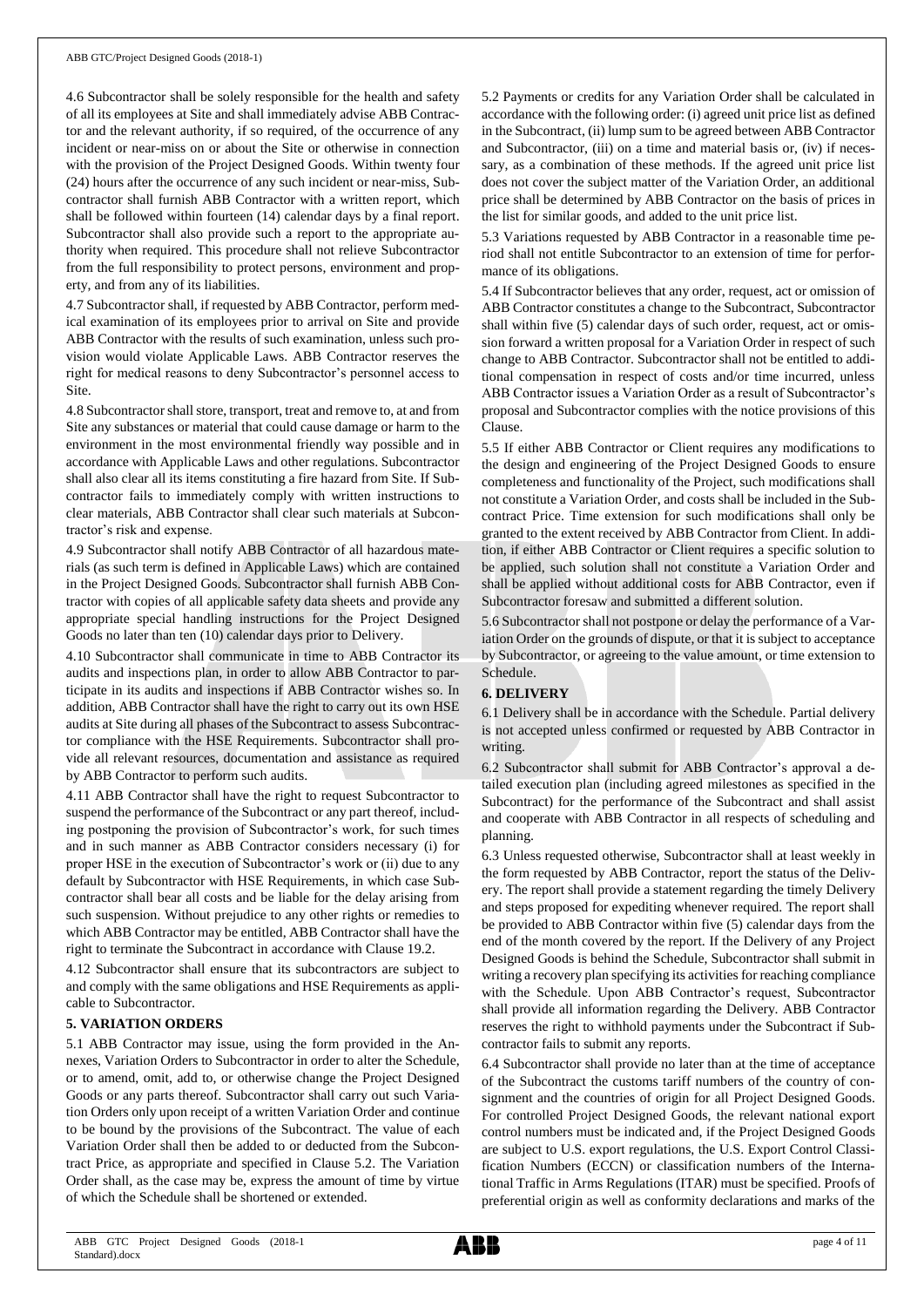country of consignment or destination are to be submitted without being requested; certificates of origin upon request.

6.5 Subcontractor shall give ABB Contractor ten (10) calendar days written advance notice of each Delivery and shall ensure that such Delivery is accompanied by a delivery note, which shall contain the following minimum information (unless required otherwise by ABB Contractor): Order number, date of Order, number of packages including dimensions, weights and contents and, in case of partial delivery, the outstanding balance remaining to be delivered.

6.6 Subcontractor (or its appointed carrier) shall provide ABB Contractor with such additional import/export documents as are requested by ABB Contractor together with a delivery note.

6.7 Ownership of Project Designed Goods shall pass on to ABB Contractor at whichever is the earliest of the following: (i) when loaded on the means of transport to be used for carriage of the Project Designed Goods, or (ii) progressively as payments for the Project Designed Goods are made by ABB Contractor, or (iii) when ownership transfer is required from ABB Contractor by Client under the Main Contract.

6.8 As soon as materials provided by either ABB Contractor or Subcontractor arrive at Subcontractor's premises, the Site or other place where the Project Designed Goods are being fabricated, Subcontractor shall mark them with an identification number and ABB Contractor's name, and as far as possible keep them separate from other items.

#### **7. DELAY**

7.1 If Subcontractor does not comply with the Schedule, ABB Contractor reserves the right to instruct Subcontractor in writing to expedite its performance. Subcontractor shall take such measures as instructed by ABB Contractor for acceleration of progress so as to complete the Delivery of the Project Designed Goods, or the relevant part thereof, according to Schedule. Subcontractor shall not be entitled to any additional payment for taking such steps to meet the Schedule. Subcontractor shall notify ABB Contractor in writing within twenty-four (24) hours of the occurrence and cause of any delay and make every effort to minimise or mitigate the costs or the consequences of such delay.

7.2 If Subcontractor fails to deliver the Project Designed Goods according to Schedule, Subcontractor shall pay liquidated damages to ABB Contractor as for the rate specified in the Subcontract. Subcontractor shall pay the liquidated damages upon written demand or upon receipt of an invoice from ABB Contractor. ABB Contractor reserves the right to deduct the amount of liquidated damages from any payments due or which may become due to Subcontractor, or from Subcontractor's financial guarantees, without prejudice to any other recovery method. Payment of liquidated damages shall not relieve Subcontractor from any of its obligations or liabilities under the Subcontract.

7.3 If the delay in Delivery is such that ABB Contractor is entitled to maximum liquidated damages and if the Project Designed Goods are still not delivered, ABB Contractor may in writing demand Delivery within a final reasonable period (not less than one week).

7.4 If Subcontractor does not deliver within such final period, ABB Contractor reserves the right to:

7.4.1 terminate the Subcontract pursuant to Clause 19 (Termination);

7.4.2 refuse any subsequent delivery of Project Designed Goods;

7.4.3 recover from Subcontractor any costs and expenses reasonably incurred by ABB Contractor in obtaining the Project Designed Goods in substitution from another subcontractor; and/or

7.4.4 claim, in addition to liquidated damages under Clause 7, damages for any costs, losses, expenses and liquidated damages incurred by ABB Contractor which are attributable to Subcontractor's delay.

7.5 ABB Contractor shall also have the right to terminate the Subcontract by notice in writing to Subcontractor if it is clear from the circumstances that a delay in Delivery will occur which under Clause 7 would entitle ABB Contractor to maximum liquidated damages.

# **8. TEST AND ACCEPTANCE OF PROJECT DESIGNED GOODS**

8.1 Subcontractor shall perform tests as required in the Special Terms and Conditions, and any other tests required to meet regulations, codes and standards or deemed necessary by ABB Contractor to verify that the Project Designed Goods comply with the Subcontract.

8.2 At any time prior to Delivery and during Subcontractor's business hours, ABB Contractor and/or Client's nominee may at its own discretion (i) inspect the Project Designed Goods and Subcontractor's manufacturing units upon providing reasonable notice, and/or (ii) witness factory tests of the Project Designed Goods, or any parts or materials thereof. In addition, ABB Contractor and/or Client shall have the right to inspect and/or test the Project Designed Goods at Site.

8.3 If such inspection or test give ABB Contractor reason to believe that the Project Designed Goods do not comply or are unlikely to comply with the Subcontract, ABB Contractor will inform Subcontractor and Subcontractor shall immediately take any action necessary to ensure compliance with the Subcontract. In addition Subcontractor shall carry out such necessary additional inspection or testing at Subcontractor's costs, and bear ABB Contractor's and Client's costs of attending such additional inspection and testing of the Project Designed Goods.

8.4 Subcontractor shall prepare and transfer to ABB Contractor within fifteen (15) calendar days from the Effective Date a detailed schedule of all tests, including a drawing showing the test arrangement as well as a circuit diagram for the test procedure stating all instruments, equipment to be used, and indicating the estimated dates for the tests. Subcontractor shall furnish all instruments, labour, material and assistance required for inspection and witness of testing of the Project Designed Goods.

8.5 Subcontractor shall inform in writing ABB Contractor at least four (4) weeks in advance when the Project Designed Goods are ready for the agreed inspections and tests.

8.6 The costs of any tests are included in the Subcontract Price.

8.7 If the Project Designed Goods do not pass the tests, the Parties shall prepare and sign a protocol after the acceptance test indicating all relevant test results and the deficiencies and defects preventing ABB Contractor from issuing the Acceptance Test Certificate. Subcontractor shall remedy the deficiencies and defects within the shortest time possible, however at the latest by the date in ABB Contractor's Project Designed Goods defect notice.

8.8 ABB Contractor will issue an Acceptance Test Certificate when the Project Designed Goods have passed all applicable tests, including but not limited to factory tests, and Subcontractor has met all obligations under the Subcontract.

8.9 ABB Contractor is entitled to issue the Acceptance Test Certificate as a conditional acceptance, despite deficiencies and defects identified during the inspection and testing program. In such case the conditional character and the deficiencies and defects shall be described in the Acceptance Test Certificate, and Subcontractor shall remedy these deficiencies and defects within the shortest time possible, however not later than thirty (30) calendar days from the date of the conditional Acceptance Test Certificate. ABB Contractor is entitled to withhold any outstanding payments until all deficiencies and defects have been remedied. Should Subcontractor fail to remedy the same within the thirty (30) calendar days' time period, the issued conditional Acceptance Test Certificate shall be deemed null and void and ABB Contractor shall – without prejudice to any other rights or remedies it may have at law or under the Subcontract – be entitled (i) to treat the failure as a delay in completion, and (ii) to call any guarantees in its possession. In no event shall the warranty period commence under such conditional Acceptance Test Certificate. After all defects and deficiencies have been remedied, the Acceptance Test Certificate shall become effective.

8.10 ABB Contractor will issue the Final Acceptance Certificate when all defects and deficiencies have been remedied, Subcontractor has met

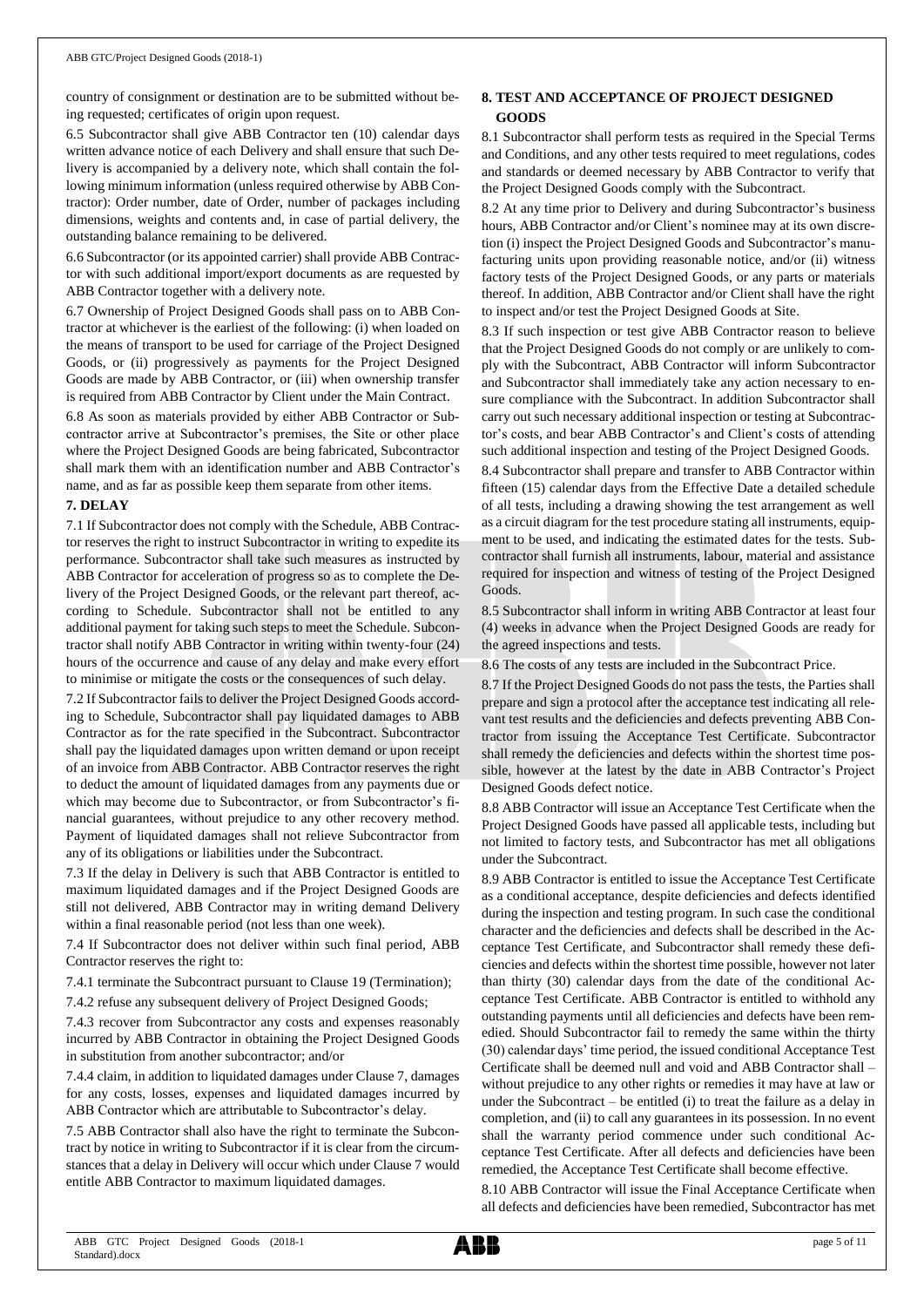all obligations under the Subcontract and the warranty period has expired.

8.11 ABB Contractor is entitled to issue the Final Acceptance Certificate as a conditional acceptance, despite deficiencies and defects identified during the inspection and testing program. In such case the conditional character and the deficiencies and defects shall be described in the conditional Final Acceptance Certificate, and Subcontractor shall remedy these deficiencies and defects within the shortest time possible, however not later than thirty (30) calendar days from the date of the conditional Final Acceptance Certificate. ABB Contractor is entitled to withhold any outstanding payments until all deficiencies and defects have been remedied. Should Subcontractor fail to remedy the same within the thirty (30) calendar days' time period, the issued conditional Final Acceptance Certificate shall be deemed null and void and ABB Contractor shall – without prejudice to any other rights or remedies it may have at law or under the Subcontract – be entitled (i) to treat the failure as a delay in performance, (ii) to be compensated by Subcontractor for all costs, damages and losses incurred as a result of these deficiencies and defects, and (iii) to call any guarantees in its possession. After all defects and deficiencies have been remedied, the Final Acceptance Certificate shall become effective.

8.12 No certificate, consent, approval or acceptance by ABB Contractor other than the Final Acceptance Certificate duly signed by ABB Contractor's authorized representatives shall neither be deemed to constitute final approval and acceptance of the Project Designed Goods nor relieve Subcontractor from any of its obligations under the Subcontract.

8.13 Subcontractor shall provide at its own expense sufficient equipment, workmen and services as required to obtain from ABB Contractor the Acceptance Test Certificate and the Final Acceptance Certificate. Any extension of time requires written application of Subcontractor (including explanation of the reasons for not complying with the Schedule) and written approval of ABB Contractor.

8.14 ABB Contractor may under circumstances endangering the Project Designed Goods and/or the proper performance of the Subcontract, without any effect on the obligations of either Party under the Subcontract, take possession of any part of the Project Designed Goods prior to Delivery and at its own discretion. Such possession shall not constitute acceptance of the Project Designed Goods and shall not relieve Subcontractor of any obligations or liabilities under the Subcontract.

8.15 Subcontractor shall remain fully responsible for the Project Designed Goods compliance with the Subcontract. This applies whether or not ABB Contractor has exercised its right of approval, inspection, testing and/or test sampling and shall not limit Subcontractor's obligations under the Subcontract. For the avoidance of doubt, approval, inspection, testing or test sampling of Project Designed Goods by ABB Contractor shall not exempt Subcontractor from or limit Subcontractor's warranties or liability in any way.

## **9. SUSPENSION OF THE SUBCONTRACT**

9.1 ABB Contractor may at its own discretion suspend performance of the Subcontract at any time for convenience for a period of ninety (90) calendar days in the aggregate without any compensation to Subcontractor. In case the suspension extends beyond ninety (90) calendar days, Subcontractor shall be compensated by ABB Contractor for direct and reasonable costs incurred by such suspension, such as costs of protection, storage and insurance. The agreed time for performance of the Subcontract or the concerned part thereof shall be extended by the time of the suspension.

9.2 If the suspension of the Subcontract is caused or requested by Client, Subcontractor shall be entitled only to a compensation as specified in the Subcontract and to the extent paid by Client.

9.3 Subcontractor shall suspend the performance of the Subcontract or any part thereof, including postponing the Delivery, for such times and in such manner as ABB Contractor considers necessary (i) for proper

HSE performance, or (ii) due to any default by Subcontractor. Subcontractor shall bear all costs and be liable for the delay arising from such suspension.

9.4 During any suspension Subcontractor shall properly protect, insure and secure the Project Designed Goods.

9.5 Subcontractor shall make every effort to minimise the consequences of any suspension.

9.6 Subcontractor shall not suspend performance of the Subcontract.

## **10. FORCE MAJEURE**

10.1 Neither Party shall be liable for any delay or failure to perform its obligations under the Subcontract if the delay or failure results from an event of Force Majeure, provided that the affected Party serves notice to the other Party within five (5) calendar days from occurrence of such Force Majeure event.

10.2 Force Majeure means the occurrence of any of the following events, provided that they are unforeseeable and beyond the control of the affected Party: flood, earthquake, volcanic eruption, war (whether declared or not), or terrorism.

10.3 The affected Party shall provide continuous updates on status and efforts to resolve the delay, and shall ultimately be entitled to an extension of time only, but no monetary compensation for the delay. Each Party shall use reasonable endeavours to minimise the effects of the Force Majeure event.

10.4 If a Force Majeure event exceeds twelve (12) months, either Party may terminate the Subcontract forthwith by written notice to the other Party without liability.

## **11. WARRANTY AND REMEDIES**

11.1 Subcontractor warrants that:

11.1.1 the Project Designed Goods comply with the Subcontract, including but not limited to the specifications stipulated therein and Subcontractor's responsibilities as defined in Clauses 3 and 4;

11.1.2 the Project Designed Goods are fit for the particular purpose of the Project, whether expressly or impliedly made known to Subcontractor in the Subcontract;

11.1.3 the Project Designed Goods are new and unused at the date of Delivery;

11.1.4 the Project Designed Goods retain the functionality and performance as expected by Client; and

11.1.5 the Project Designed Goods remain free from defects in design, workmanship and material during the warranty period.

11.2 Subcontractor warrants that the Embedded Software does not contain hidden files, does not replicate, transmit, or activate itself without control of a person operating the computing equipment on which it resides, and does not contain license activation or authorization key or other function, whether implemented by electronic, mechanical software, or other means, that restricts or may restrict use or access to the Embedded Software, and each Embedded Software logs any failure and assists incidents in a log file which may be reviewed online.

11.3 The warranty period is thirty-six (36) months from the date ABB Contractor has obtained the Provisional Acceptance Certificate. If Provisional Acceptance Certificate cannot be achieved through no fault of Subcontractor, the warranty period shall be forty-eight (48) months from the date of issuance of Acceptance Test Certificate for the respective Project Designed Goods, and in the absence of such Acceptance Test Certificate, the warranty period shall be forty-eight (48) months from Delivery.

11.4 In case of a breach of warranty, the entire warranty period of Clause 11.3 shall be restarted upon Client's and/or ABB Contractor's written confirmation that the Project Designed Goods are no longer defective.

11.5 Subcontractor shall, during a period of three (3) years after expiry of the warranty period, remain responsible for and remedy any defects

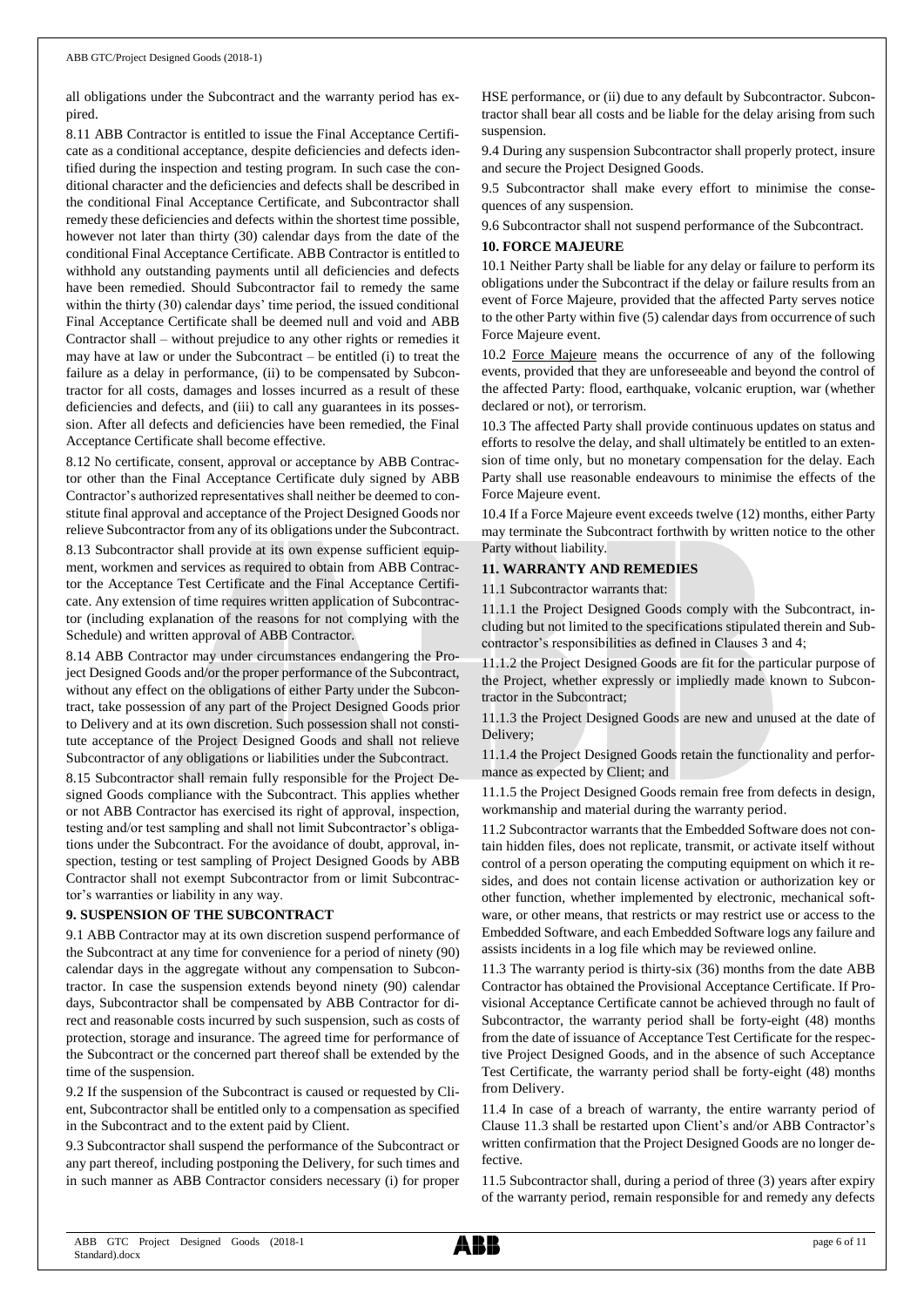in the Project Designed Goods which have not been detected by inspections or tests carried out and did not otherwise become obvious before the expiry of the warranty period, but are the result of non-compliance of the Project Designed Goods with the Subcontract prior to the expiry of the warranty period (hidden/latent defects). Notwithstanding the foregoing, if the applicable law foresees a longer warranty period for any hidden/latent defects, such longer warranty period shall apply.

11.6 Subcontractor assigns, transfers and conveys to ABB Contractor all of its rights, title and interests under all warranties with respect to the Project Designed Goods.

11.7 In case of non-compliance with the warranty provided under this Clause 11, or in case of any other breach of the Subcontract, ABB Contractor may at its own discretion enforce any or more of the following remedies at Subcontractor's expense:

11.7.1 to give Subcontractor the opportunity to carry out any additional work necessary to ensure that the Subcontract is fulfilled within twenty (20) calendar days from ABB Contractor's notice. If not otherwise agreed in writing, such remedial work requires acceptance by ABB Contractor;

11.7.2 to obtain prompt repair or replacement of the non-compliant Project Designed Goods by other Project Designed Goods conforming with the Subcontract. All costs, including but not limited to costs of transportation to Site, disassembly, cleaning, upgrade, assembly, installation, testing, inspection, insurance, completion, and acceptance, which are connected with correcting defects or damages shall be to Subcontractor's account. This covers the time period until issuance of the Final Acceptance Certificate;

11.7.3 to carry out (or to instruct a third party to carry out) any additional work necessary to make the Project Designed Goods comply with the Subcontract;

11.7.4 to refuse any further Project Designed Goods, but without exemption from Subcontractor's liability for the defective Project Designed Goods, for which ABB Contractor shall be entitled to a price reduction instead of requiring their correction, replacement or removal. A Variation Order shall be issued to reflect an equitable reduction in the Subcontract Price. Such adjustments shall be effected whether or not final payment has been made;

11.7.5 to claim such costs and damages as may have been sustained by ABB Contractor as a result of Subcontractor's breach;

11.7.6 to terminate the Subcontract in accordance with Clause 19.1.

11.8 The rights and remedies available to ABB Contractor under the Subcontract are cumulative and are not exclusive of any rights or remedies available under warranty, at law or in equity.

## **12. STEP IN**

If Subcontractor fails to deliver the Project Designed Goods in accordance with the Subcontract, including but without limitation to the Schedule, and if Subcontractor fails to take satisfactory actions (acceptable to ABB Contractor) to commence correction within seven (7) calendar days after receipt of written notice from ABB Contractor, ABB Contractor may, at its own discretion and in addition to any other remedy or rights it may have, take the Project Designed Goods (or relevant part thereof) and employ other subcontractors to complete the Project Designed Goods (or relevant part thereof) or complete it by using its own resources. Any such work shall be performed at Subcontractor's risk and expense. ABB Contractor shall have the right to take possession at Subcontractor's premises of any uncompleted part of the Project Designed Goods and use all drawings, technical information related to the Project Designed Goods, materials, equipment and other property provided (or to be provided) or used by Subcontractor and use it as ABB Contractor deems fit in order to complete the Project Designed Goods. If ABB Contractor's costs for so completing the Project Designed Goods exceed the amount which would have been due to Subcontractor if the Project Designed Goods had been completed by it, Subcontractor shall pay the amount in excess of the Subcontract Price to ABB Contractor, who otherwise may deduct such amount from any

money that is or will become due to Subcontractor or from any of Subcontractor's financial guarantees.

## **13. SUBCONTRACT PRICE, PAYMENT, INVOICING**

13.1 The Subcontract Price is deemed to cover all obligations of Subcontractor under the Subcontract and includes the costs of the Project Designed Goods specified and all other costs necessary for providing the Project Descigned Goods, including but not limited to fees, taxes, duties, transportation, profit, overhead, licenses, permits, and travel, whether indicated or described or not.

13.2 The prices stipulated in the Subcontract are firm unless amended in a Variation Order.

13.3 The payment terms and the applicable procedures are specified in the Subcontract.

13.4 Subcontractor shall submit invoices in an auditable form, complying with applicable laws, generally accepted accounting principles and ABB Contractor requirements, containing the following minimum information: Subcontractor name, address and reference person including contact details; invoice date; invoice number; Order number and Subcontractor number; address of ABB Contractor; quantity; specification of Project Designed Goods; price (total amount invoiced); currency; tax or VAT amount; tax or VAT number; Authorized Economic Operator and/or Approved Exporter Authorization number and/or other customs identification number, if applicable.

13.5 Invoices shall be issued to ABB Contractor and be accompanied by interim release of liens or encumbrances. The submission of an invoice is deemed to be a confirmation by Subcontractor that it has no additional claims, except as may already have been submitted in writing, for anything that has occurred up to and including the last day of the period covered by such invoice.

13.6 Subcontractor shall make payment in due time for all equipment and labour used in connection with the performance of the Subcontract in order to avoid the imposition of any liens or encumbrances against any portion of the Project Designed Goods and/or the Project. In case of the imposition of such liens or encumbrances by any person who has supplied directly or indirectly such equipment or labour in relation to the Subcontract, Subcontractor shall, at its own expense, promptly take all action necessary to cause such liens or encumbrances to be released or discharged. Upon ABB Contractor's request Subcontractor shall furnish satisfactory evidence to verify compliance with the above. In the alternative, ABB Contractor may at its own discretion pay to release the lien and withhold such amounts from Subcontractor.

13.7 ABB Contractor reserves the right to withhold the whole or part of any payment to Subcontractor which, in the opinion of ABB Contractor, is necessary for protection of ABB Contractor from loss on account of claims against Subcontractor, or failure by Subcontractor to make due payments to its subcontractors or employees, or not having paid taxes, dues or social insurance contributions. ABB Contractor reserves the right to set off such amount owed to Subcontractor, or withhold payment for Project Designed Goods not delivered in accordance with the Subcontract. However, Subcontractor has no right to set off any amounts owed by ABB Contractor to Subcontractor, unless approved by ABB Contractor in writing.

13.8 Unless otherwise agreed with or instructed by ABB Contractor in writing, Subcontractor shall carry on and maintain the timely Delivery of the Project Designed Goods during arbitration and any dispute or disagreement with ABB Contractor, including but without limitation to a dispute or disagreement about ABB Contractor's withholding of payments due to Subcontractor.

## **14. FINANCIAL GUARANTEES**

14.1 Subcontractor shall submit financial guarantees as required in the Special Terms and Conditions, within fifteen (15) calendar days from Effective Date. The guarantees shall be issued by reputable banks accepted by ABB Contractor. The guarantees shall be unconditional, irrevocable and payable on first demand. Subcontractor's failure to pro-

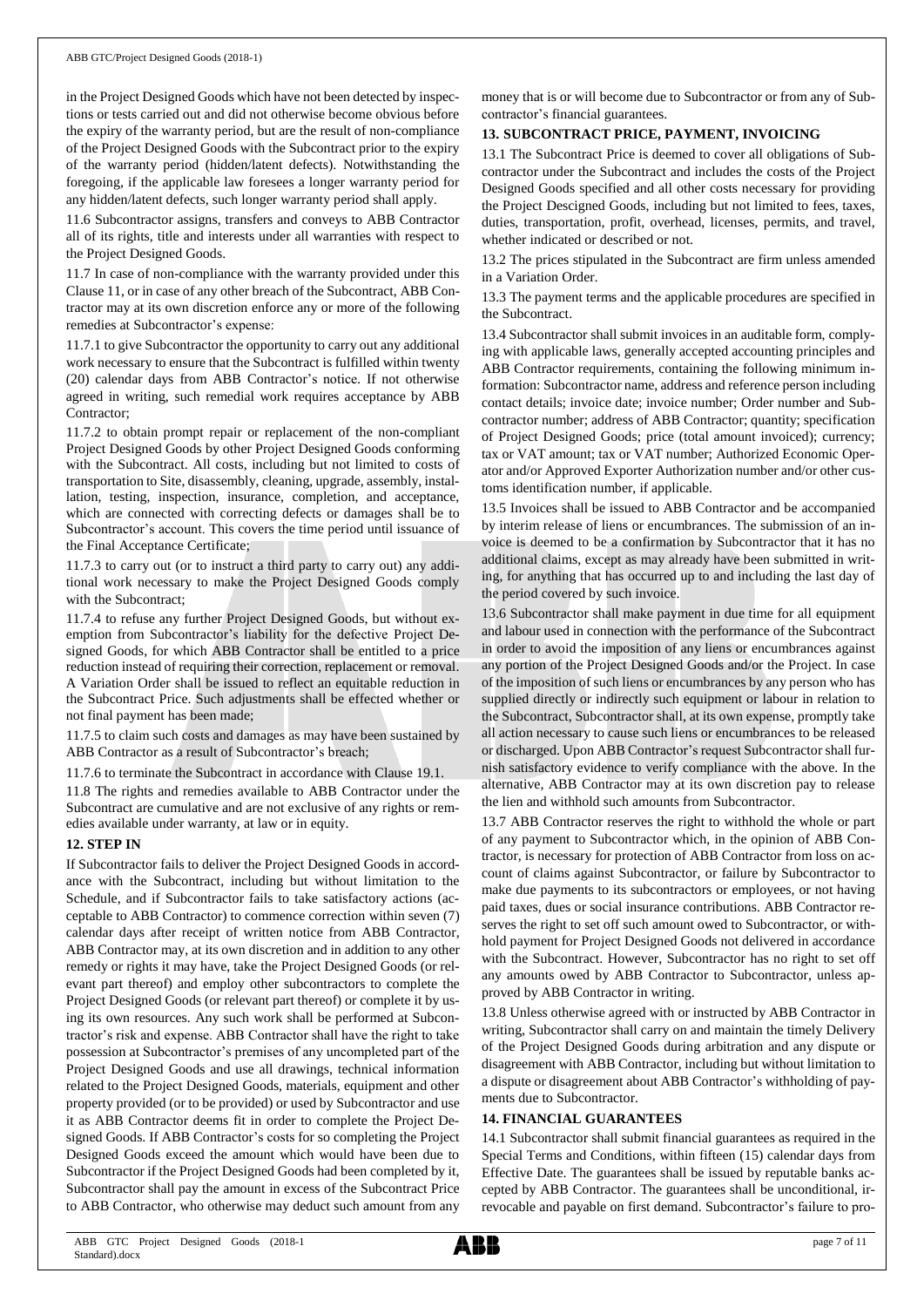vide such guarantees shall entitle ABB Contractor to claim compensation for costs and damages as may have been sustained by ABB Contractor as a result of such failure, without prejudice to any other rights ABB Contractor may have under the Subcontract. ABB Contractor may at its own discretion seek additional security from Subcontractor, such as a parent company or bank guarantee, in a form as provided in the Annexes.

14.2 The financial guarantees shall remain valid until issuance of the Final Acceptance Certificate. However, in case an advance payment guarantee is submitted, such guarantee shall remain valid until issuance of the Acceptance Test Certificate.

14.3 If the Parties agree on increased prices, the financial guarantees shall be increased proportionally within twenty (20) calendar days from ABB Contractor's written confirmation of the increased prices, or otherwise the equivalent amount shall be deducted from each invoice and become reimbursable upon issuance of the Final Acceptance Certificate.

14.4 All costs related to financial guarantees are to the account of Subcontractor.

#### **15. DOCUMENTATION**

15.1 Subcontractor shall at its expense:

15.1.1 submit, as part of the Project Designed Goods, the Subcontractor Documentation. Delay in submitting the Subcontractor Documentation is regarded a delay in delivering the Project Designed Goods;

15.1.2 prepare translations into English and/or any other language if so required by ABB Contractor;

15.1.3 immediately upon receipt of Client's and/or ABB Contractor's technical specification, carefully check such specifications and promptly notify ABB Contractor of any errors, omissions or discrepancies. ABB Contractor shall not bear any costs or liability in relation to any errors, omissions or discrepancies which Subcontractor ought to have found;

15.1.4 provide ABB Contractor with updated copies of the drawings ("as-built") and specifications showing all changes made during the performance of the Subcontract.

15.2 Where certificates are required, Subcontractor shall submit such certificates at its expense and in accordance with ABB Contractor's instructions. Certificates are subject to approval by ABB Contractor, and Subcontractor shall not fabricate or deliver Project Designed Goods represented by such certificates without such approval. Certificates shall identify the certified Project Designed Goods and include but not be limited to the following information: Subcontractor's name, name of the item, manufacturer's name, reference to the appropriate drawing, technical specification section and paragraph number.

15.3 All Subcontractor Documentation is subject to approval by ABB Contractor. Subcontractor is not entitled to any compensation for Project Designed Goods provided prior to such approval to the extent that Project Designed Goods have to be modified as a result of ABB Contractor's comments.

15.4 ABB Contractor shall comment on Subcontractor Documentation within the time period specified in the Subcontract, provided that the Subcontractor Documentation is in a status that enables ABB Contractor to decide if the Subcontractor Documentation is to be approved or revised.

15.5 Subcontractor Documentation commented by ABB Contractor shall be corrected and resubmitted for approval within seven (7) calendar days from the date of receipt of ABB Contractor's comments.

15.6 Approvals by ABB Contractor do not constitute acceptance of the details, general design, calculations, analyses, test methods, certificates, materials or other concerned items of the Project Designed Goods and do not relieve Subcontractor from full compliance with the Subcontract. Final acceptance of the Project Designed Goods is exclusively subject to issuance of the Final Acceptance Certificate.

15.7 Any drawings and documents provided by ABB Contractor remain the exclusive property of ABB Contractor and shall not be used by Subcontractor for any other purpose than performing the Subcontract. Such drawings and documents shall not be copied, reproduced or transmitted in whole or in part to any third party without the prior written consent of ABB Contractor. All drawings and documents provided by ABB Contractor shall be returned upon ABB Contractor's request.

15.8 Subcontractor shall keep all Subcontractor Documentation at least for ten (10) years after Delivery or any such longer time required by applicable law.

## **16. INTELLECTUAL PROPERTY**

16.1 Subcontractor hereby grants ABB Contractor and/or Client, or undertakes to procure that ABB Contractor and/or Client is granted, a perpetual, irrevocable, transferable, sublicensable, non-exclusive, royaltyfree license to use the Intellectual Property Rights in the Project Designed Goods, including Subcontractor Documentation and including Embedded Software, if any.

16.2 If any Intellectual Property Rights in the Project Designed Goods are to be transferred from Subcontractor to ABB Contractor or Client, the terms and conditions for such transfer shall be separately agreed in the Special Terms and Conditions.

16.3 If Embedded Software contains or uses Open Source Software, Subcontractor must inform ABB Contractor in writing and prior to Delivery about all Open Source Software contained in or used by the Embedded Software. If ABB Contractor does not approve Open Source Software components contained in or used by the Embedded Software, Subcontractor agrees to replace the affected Open Source Software component(s).

## **17. LIABILITY AND INDEMNITY**

17.1 Subcontractor shall indemnify ABB Contractor and Client against all liabilities, losses, damages, injuries, costs, actions, suits, claims, demands, charges or expenses whatsoever arising in connection with death or injury suffered by persons employed by Subcontractor or any of its subcontractors.

17.2 Without prejudice to applicable mandatory law, Subcontractor shall, without limitation, indemnify and hold harmless ABB Contractor and Client from all liabilities, damages, costs, losses or expenses incurred as a result of Subcontractor's breach of the Subcontract. Subcontractor shall, without limitation, indemnify and hold harmless ABB Contractor from any claim made by a third party against ABB Contractor in connection with the Project Designed Goods, including but without limitation to claims that such Project Designed Goods infringe a third party's Intellectual Property Rights. Upon ABB Contractor's request, Subcontractor shall assume and pay for the defence of ABB Contractor against any third party claims.

17.3 In the event of infringements of third party Intellectual Property Rights caused by or related to the Project Designed Goods, without prejudice to ABB Contractor's rights under the Subcontract, Subcontractor shall, upon notification from ABB Contractor at ABB Contractor's discretion, but at Subcontractor's costs (i) procure for ABB Contractor the right to continue using the Project Designed Goods; (ii) modify the Project Designed Goods so that they cease to be infringing; or (iii) replace the Project Designed Goods by non-infringing Project Designed Goods.

17.4 Subcontractor assumes full responsibility for the acts or omissions of its employees and/or subcontractors as if such acts or omissions were those of Subcontractor.

17.5 ABB Contractor reserves the right to set off any claims under the Subcontract against any amounts owed to Subcontractor.

## **18. INSURANCE**

18.1 Until issuance of the Final Acceptance Certificate and as required in the Special Terms and Conditions, Subcontractor shall maintain at its expense with reputable and financially sound insurers acceptable to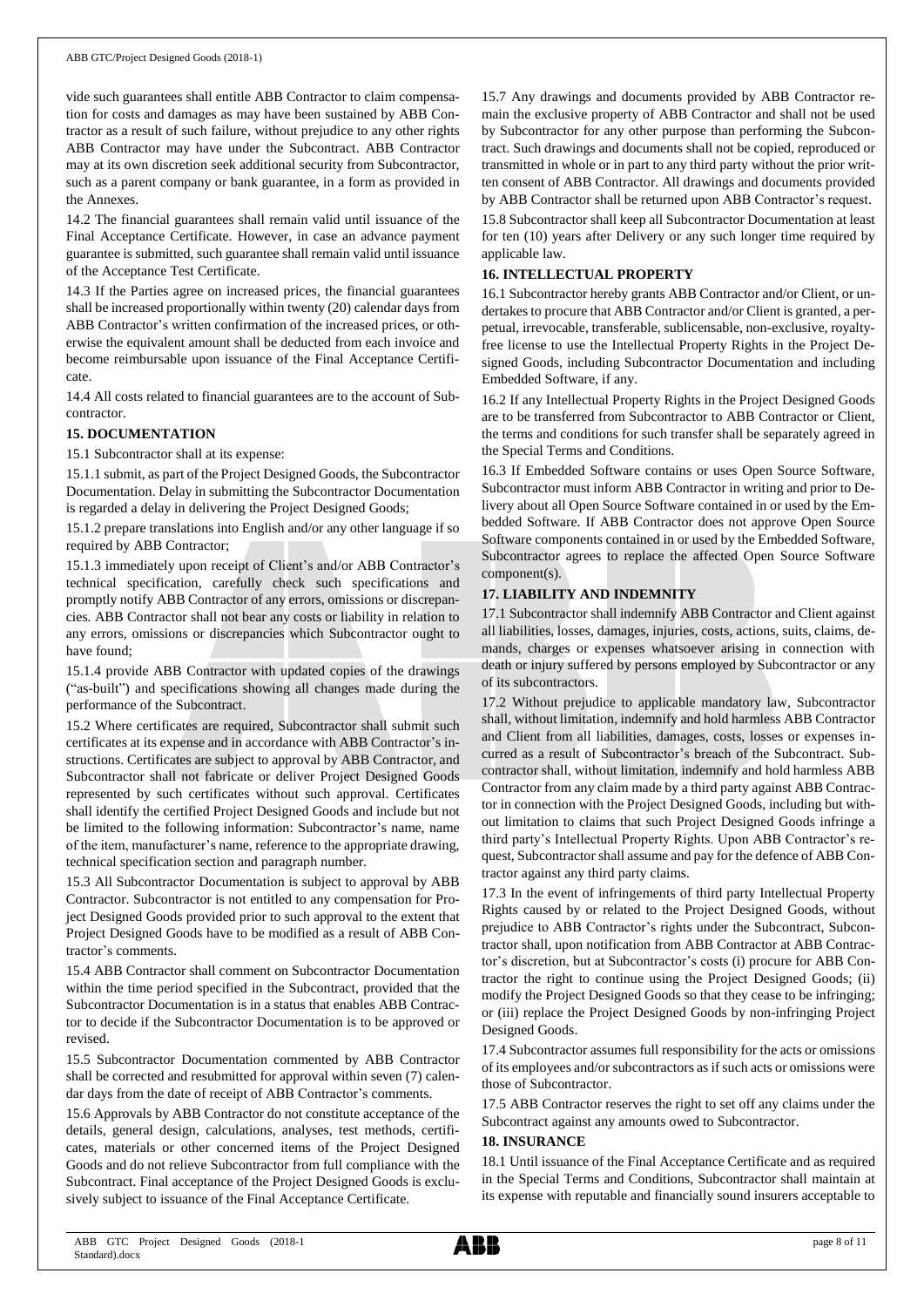ABB Contractor the following type of insurances: marine cargo insurance, public liability insurance, statutory worker's compensation/employer's liability insurance.

18.2 All insurance policies shall be endorsed to include ABB Contractor as additional insured and provide a waiver of insurer's right of subrogation in favour of ABB Contractor. All insurance policies and waivers of recourse shall, upon request by ABB Contractor, be extended to also similarly apply to Client. Subcontractor shall no later than the Effective Date provide to ABB Contractor certificates of insurance as well as confirmation that premiums have been paid. Subcontractor shall also provide upon ABB Contractor's request copies of such insurance policies.

18.3 In case of loss or damage related to the covers in Clause 18, all deductibles shall be to Subcontractor's account.

18.4 Subcontractor shall furnish notice to ABB Contractor within thirty (30) calendar days of any cancellation or non-renewal or material change to the terms of any insurance.

18.5 All Subcontractor policies (except worker's compensation/employer's liability) are considered primary insurance and any insurance carried by ABB Contractor shall not be called upon by Subcontractor's insurers to contribute or participate on the basis of contributing, concurrent, double insurance or otherwise.

18.6 Should Subcontractor fail to provide insurance certificates and maintain insurance according to Clause 18, ABB Contractor may procure such insurance cover at Subcontractor's expense.

18.7 Any compensation received by Subcontractor shall be applied towards the replacement and/or restoration of the Project Designed Goods.

18.8 Nothing in this Clause 18 shall relieve Subcontractor from any liability towards ABB Contractor. The insured amounts cannot be considered as limitation of liability.

## **19. TERMINATION**

19.1 ABB Contractor may at its own discretion terminate the Subcontract for convenience in whole or in part at any time with immediate effect by written notice to Subcontractor. Upon receipt of such notice, Subcontractor shall stop performance of the Subcontract. ABB Contractor shall pay Subcontractor for the Project Designed Goods delivered and for the materials purchased for manufacturing of the Project Designed Goods before termination which cannot be used by Subcontractor for other purposes (such Project Designed Goods and materials shall become property of ABB Contractor upon payment), and other verified, proven and direct expenses incurred for discontinuing the Subcontract. However, in no event shall the total amount to be paid by ABB Contractor exceed the amount of accumulated costs as stated in the Special Terms and Conditions, or in the absence thereof the amount due by ABB Contractor at the time of termination according to the Subcontract. Subcontractor shall have no further claim for compensation due to such termination. Subcontractor waives any claim for compensation of loss of anticipated profits.

19.2 ABB Contractor may at its own discretion terminate the Subcontract with immediate effect if:

19.2.1 Subcontractor commits a breach of its obligations under the Subcontract, and fails to remedy that breach within ten (10) calendar days of receiving written notice from ABB Contractor requiring its remedy; or

19.2.2 subject to Clause 7.3, the maximum amount of liquidated damages payable by Subcontractor is reached, or, subject to Clause 7.5, it is clear from the circumstances that a delay will occur in Delivery which would entitle ABB Contractor to maximum liquidated damages; or

19.2.3 Subcontractor fails to provide, if requested by ABB Contractor, adequate assurance of Subcontractor's future performance, whereby ABB Contractor shall be the sole judge of the adequacy of said assurance; or

19.2.4 there is any adverse change in the position, financial or otherwise, of Subcontractor, whereby and without limitation:

a) Subcontractor becomes insolvent; or

b) an order is made for the winding up of Subcontractor; or

c) documents are filed with a court of competent jurisdiction for the appointment of an administrator of Subcontractor; or

d) Subcontractor makes any arrangement or composition with its creditors, or makes an application to a court of competent jurisdiction for the protection of its creditors in any way; or

19.2.5 Subcontractor ceases, or threatens to cease, performing a substantial portion of its business, whether voluntarily or involuntarily, that has or will have an adverse effect on Subcontractor's ability to perform its obligations under the Subcontract; or

19.2.6 any representation or warranty made by Subcontractor in the Subcontract is not true or inaccurate, and if such lack of truth or accuracy can reasonably be expected to result in an adverse impact on ABB Contractor, unless cured within ten (10) calendar days after the date of written notice of such lack; or

19.2.7 there is a change of control of Subcontractor.

19.3 Upon termination according to Clause 19.2, ABB Contractor shall be entitled to reclaim all sums which ABB Contractor has paid to Subcontractor under the Subcontract and to claim compensation for any costs, losses or damages incurred whatsoever in connection with such termination. Subcontractor shall at its own expense promptly remove from Site all portions of the Project Designed Goods which are defective or otherwise not conforming to the Subcontract and which have not been corrected, unless removal is waived by ABB Contractor.

19.4 If Subcontractor does not remove the defective or non-conforming Project Designed Goods immediately upon written notice from ABB Contractor, ABB Contractor, at its own discretion, may (or may instruct a third party to) remove and store them at the expense of Subcontractor. If Subcontractor does not pay the costs of such removal and storage within ten (10) calendar days thereafter, ABB Contractor may upon ten (10) additional calendar days' written notice at its own discretion sell such items at auction or at private sale and account for the net proceeds thereof, after deducting all costs of such sale and other costs that should have been borne by Subcontractor. If such sales do not cover all costs of sale and other costs which Subcontractor should have borne, the difference shall be charged to Subcontractor. If payments then or thereafter due to Subcontractor are not sufficient to cover such amount, Subcontractor shall pay the difference to ABB Contractor.

19.5 Upon termination according to Clause 19.2, ABB Contractor, at its own discretion, may (or may employ other suppliers to) complete the Subcontract. Any such work shall be performed at Subcontractor's risk and expense. ABB Contractor may at its own discretion take possession at Subcontractor's premises and/or at Site of any uncompleted part of the Project Designed Goods and use all Subcontractor Documentation, Subcontractor's equipment and other property provided (or to be provided) or used by Subcontractor and use it as ABB Contractor deems fit in order to complete the Project Designed Goods. If ABB Contractor's costs for so completing the Project Designed Goods exceed the amount which would have been due to Subcontractor had the Project Designed Goods been completed by Subcontractor, Subcontractor shall pay the amount of such excess to ABB Contractor or it shall be deducted from any money due or money that will become due to Subcontractor or from any of Subcontractor's financial guarantees.

19.6 Upon termination according to Clause 19.2, ABB Contractor may enter into, and Subcontractor shall undertake to assign, any agreements with Subcontractor's subcontractors. Any costs related to such assignments shall be to the account of Subcontractor.

19.7 In case the Main Contract is terminated for reasons other than Subcontractor's performance and if ABB Contractor, as a result thereof, terminates the Subcontract, compensation to be paid to Subcontractor

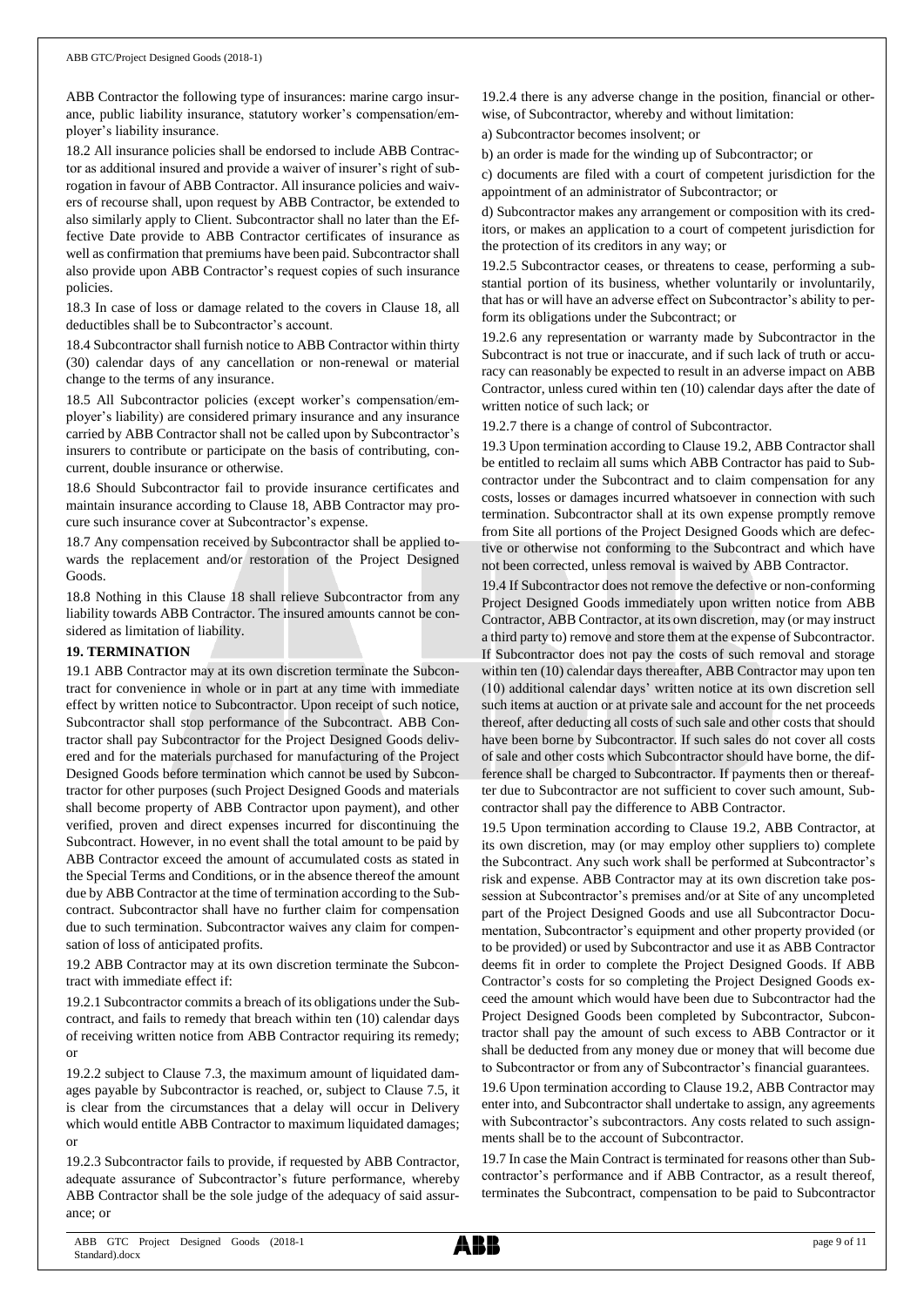shall correspond to the compensation paid by Client to ABB Contractor for the respective part of the Subcontract.

19.8 On termination of the Subcontract, Subcontractor shall immediately deliver to ABB Contractor all copies of information or data provided by ABB Contractor to Subcontractor for the purposes of the Subcontract. Subcontractor shall certify to ABB Contractor that Subcontractor has not retained any copies of such information or data.

19.9 On termination of the Subcontract, Subcontractor shall immediately deliver to ABB Contractor all specifications, programs and other information, data, and Subcontractor Documentation regarding the Project Designed Goods which exist in any form whatsoever at the date of such termination, whether or not then complete.

19.10 Termination of the Subcontract, however arising, shall not affect or prejudice the accrued rights of the Parties as at termination.

#### **20. COMPLIANCE, INTEGRITY**

20.1 Subcontractor shall provide the Project Designed Goods in compliance with all relevant laws, regulations, and codes of practice.

20.2 Subcontractor and its subcontractors must comply with the ABB Lists of Prohibited and Restricted Substances and with the reporting and other requirements regarding Conflict Minerals made available under **[www.abb.com](http://www.abb.com/) – Supplying – Material Compliance** or otherwise and shall provide ABB Contractor with documents, certificates and statements as requested. Any statement made by Subcontractor to ABB Contractor (whether directly or indirectly) with regard to materials used for or in connection with the Project Designed Goods shall be deemed to be a representation under the Subcontract.

20.3 Subcontractor represents and warrants that it is and will remain fully compliant with all applicable trade and customs laws, regulations, instructions, and policies, including, but not limited to, satisfying all necessary clearance requirements, proofs of origin, export and import licenses and exemptions from, and making all proper filings with appropriate governmental bodies and/or disclosures relating to the provision of services, the release or transfer of goods, hardware, software and technology.

20.4 No material or equipment included in or used for the Project Designed Goods must originate from any company or country listed in any relevant embargo issued by the authority in the country where the Project Designed Goods shall be used or an authority otherwise having influence over the equipment and material forming part of the Project Designed Goods. If any of the Project Designed Goods are or will be subject to export restrictions, it shall be Subcontractor's responsibility to promptly inform ABB Contractor in writing of the particulars of such restrictions.

20.5 Both Parties warrant that each will not, directly or indirectly, and that each has no knowledge that other persons will, directly or indirectly, make any payment, gift or other commitment to its customers, to government officials or to agents, directors and employees of each Party, or any other party in a manner contrary to applicable laws (including but not limited to the U. S. Foreign Corrupt Practices Act, the UK Bribery Act 2010 and, where applicable, legislation enacted by member states and signatories implementing the OECD Convention Combating Bribery of Foreign Officials), and shall comply with all relevant laws, regulations, ordinances and rules regarding bribery and corruption. Nothing in the Subcontract shall render either Party or any of its Affiliates liable to reimburse the other for any such consideration given or promised.

20.6 Subcontractor herewith acknowledges and confirms that Subcontractor has received a copy of ABB's Code of Conduct and ABB's Supplier Code of Conduct or has been provided information on how to access both ABB Codes of Conduct online under **[www.abb.com/Integ](http://www.abb.com/Integrity)[rity](http://www.abb.com/Integrity)**. Subcontractor agrees to perform its contractual obligations in accordance with both ABB Codes of Conduct.

20.7 ABB has established reporting channels where Subcontractor and its employees may report suspected violations of applicable laws, policies or standards of conduct: Web portal: **[www.abb.com/Integrity](http://www.abb.com/Integrity) – Reporting Channels**; contact details specified on this Web portal.

20.8 Any violation of an obligation contained in this Clause 20 is a material breach of the Subcontract and entitles the other Party to terminate the Subcontract with immediate effect and without prejudice to any further rights or remedies available thereunder or at law. Notwithstanding anything to the contrary in the Subcontract, Subcontractor shall, without limitation, indemnify and hold harmless ABB Contractor from all liabilities, damages, costs or expenses incurred as a result of any such violation and/or termination of the Subcontract, or arising from export restrictions concealed by Subcontractor.

## **21. ASSIGNMENT AND SUBCONTRACTING**

21.1 Subcontractor shall neither assign nor transfer, encumber nor subcontract the Subcontract, nor any parts thereof (including any monetary receivables from ABB Contractor) without prior written approval of ABB Contractor.

21.2 ABB Contractor may at its own discretion assign, transfer, encumber, subcontract or deal in any other manner with the Subcontract or parts thereof to its Affiliates.

## **22. NOTICES AND COMMUNICATION**

Any notice shall be given in the language of the Subcontract by registered mail, courier, fax or by e-mail to the address of the relevant Party as stated in the Subcontract or to such other address as such Party may have notified in writing. E-mail and fax require written confirmation of the receiving Party.

## **23. WAIVERS**

Failure to enforce or exercise any term of the Subcontract does not constitute a waiver of such term and does not affect the right later to enforce such or any other term therein contained.

## **24. GOVERNING LAW AND DISPUTE SETTLEMENT**

24.1 The Subcontract is governed by the laws of the country (and/or the state, as applicable) where ABB Contractor is registered, however under exclusion of its conflict of law rules and the United Nations Convention on International Sale of Goods.

24.2 If ABB Contractor and Subcontractor are registered in the same country, any dispute arising in connection with the Subcontract which cannot be settled amicably or by mediation shall be submitted for resolution to the jurisdiction of the competent courts at ABB Contractor's place of registration.

24.3 If ABB Contractor and Subcontractor are registered in different countries, any dispute arising in connection with the Subcontract which cannot be settled amicably or by mediation shall be finally settled under the Rules of Arbitration of the International Chamber of Commerce by three arbitrators appointed in accordance therewith. Place of arbitration shall be ABB Contractor's place of registration. The language of the proceedings and of the award shall be English. The decision of the arbitrators is final and binding upon both Parties, and neither Party may appeal for revision.

24.4 Subcontractor shall keep such contemporary records as may be necessary to substantiate any claim. Without admitting ABB Contractor's liability, ABB Contractor may at its own discretion, after receiving any claim notice from Subcontractor, monitor the record-keeping and instruct Subcontractor to keep further contemporary records. ABB Contractor is entitled either itself or using such reputable and competent agents or representatives as it may authorize at its own discretion to audit the systems and retain records of Subcontractor specific to the Subcontract and Subcontractor shall ensure that ABB Contractor has similar rights to audit the systems and retain the records of any Subcontractor's subcontractors. No such audit or inspection shall relieve Subcontractor of liability or responsibility.